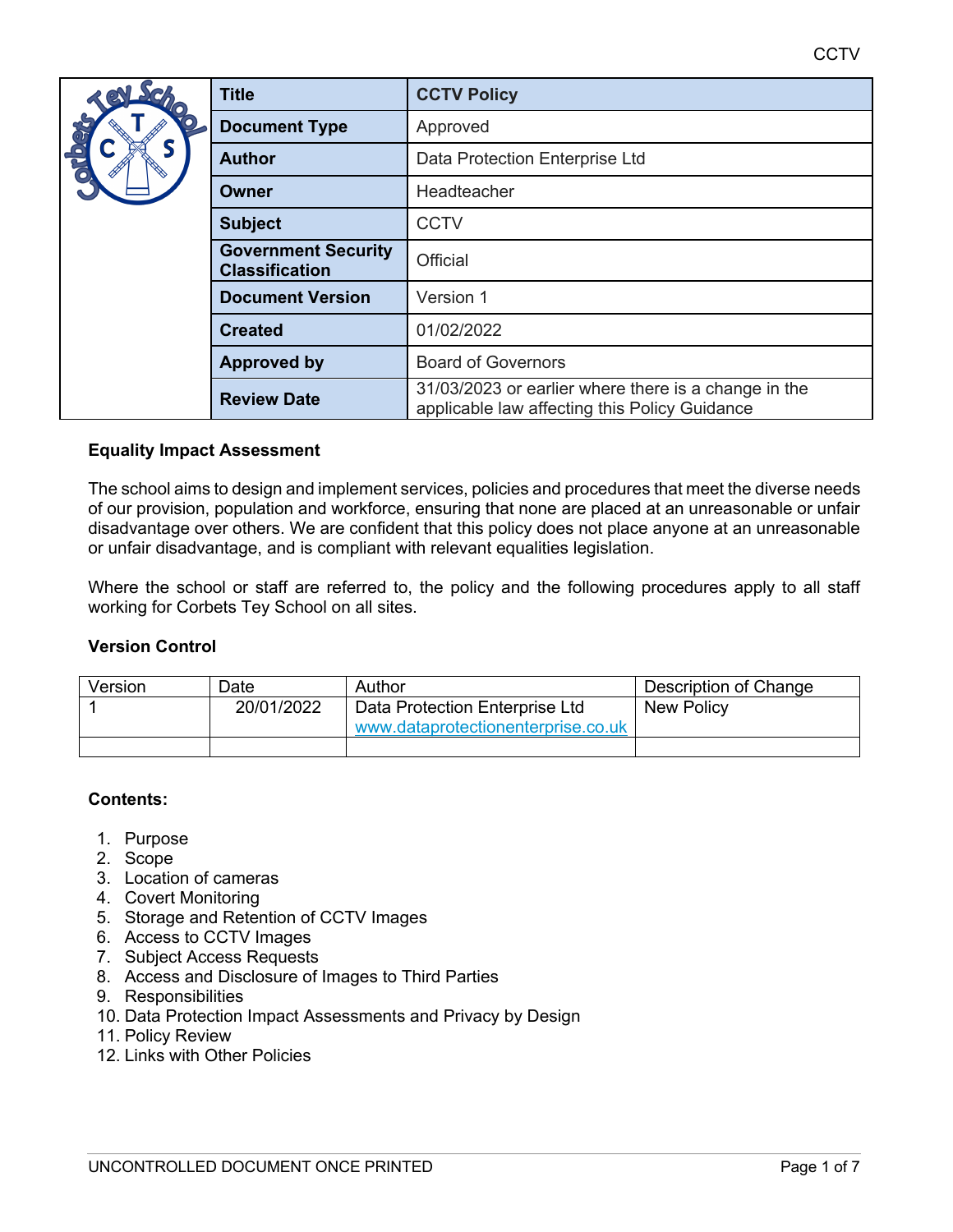# **1. PURPOSE**

The Purpose of this policy is to regulate the management, operation and use of the CCTV system (Closed Circuit Television) at Corbets Tey School, hereafter referred to as 'the School'.

CCTV systems are installed in premises for the purpose of enhancing security of the building and its associated equipment as well as creating a mindfulness among the occupants, at any one time, that a surveillance security system is in operation within and/or in the external environs of the premises during both the daylight and night hours each day. CCTV surveillance at the school is intended for the purposes of:

- protecting the School buildings and school assets, both during and after school hours;
- promoting the health and safety of staff, students and visitors as well as for monitoring student behaviour;
- preventing bullying;
- reducing the incidence of crime and anti-social behaviour (including theft and vandalism);
- supporting the police in a bid to deter and detect crime;
- assisting in identifying, apprehending and prosecuting offenders; and
- ensuring that the School rules are respected so that the School can be properly managed.

The system does not have sound recording capability.

The CCTV system is owned and operated by the School, the deployment of which is determined by the School's leadership team.

The introduction of, or changes to, CCTV monitoring will be subject to consultation with staff and members of the School community.

The School's CCTV is registered with the Information Commissioner under the terms of the Data Protection Act 2018 and the UK General Data Protection Regulation (GDPR).

All authorised operators and employees with access to images are aware of the procedures that need to be followed when accessing the recorded images. All operators are made aware of their responsibilities in following the CCTV Code of Practice. All employees are aware of the restrictions in relation to access to, and disclosure of recorded images.

#### **2. SCOPE**

This policy relates directly to the location and use of CCTV and the monitoring, recording and subsequent use of such recorded material. The School complies with the Information Commissioner's Office (ICO) CCTV Code of Practice to ensure it is used responsibly and safeguards both trust and confidence in its use.

CCTV warning signs will be clearly and prominently placed at the main external entrance to the School. Signs will contain details of the purpose for using CCTV (see Appendix A). In areas where CCTV is used, the School will ensure that there are prominent signs placed within the controlled area.

The planning and design have endeavoured to ensure that the system will give maximum effectiveness and efficiency, but it is not guaranteed that the system will cover or detect every single incident taking place in the areas of coverage.

CCTV monitoring of public areas for security purposes will be conducted in a manner consistent with all existing policies adopted by the School, including Equality & Diversity Policy, Codes of Practice for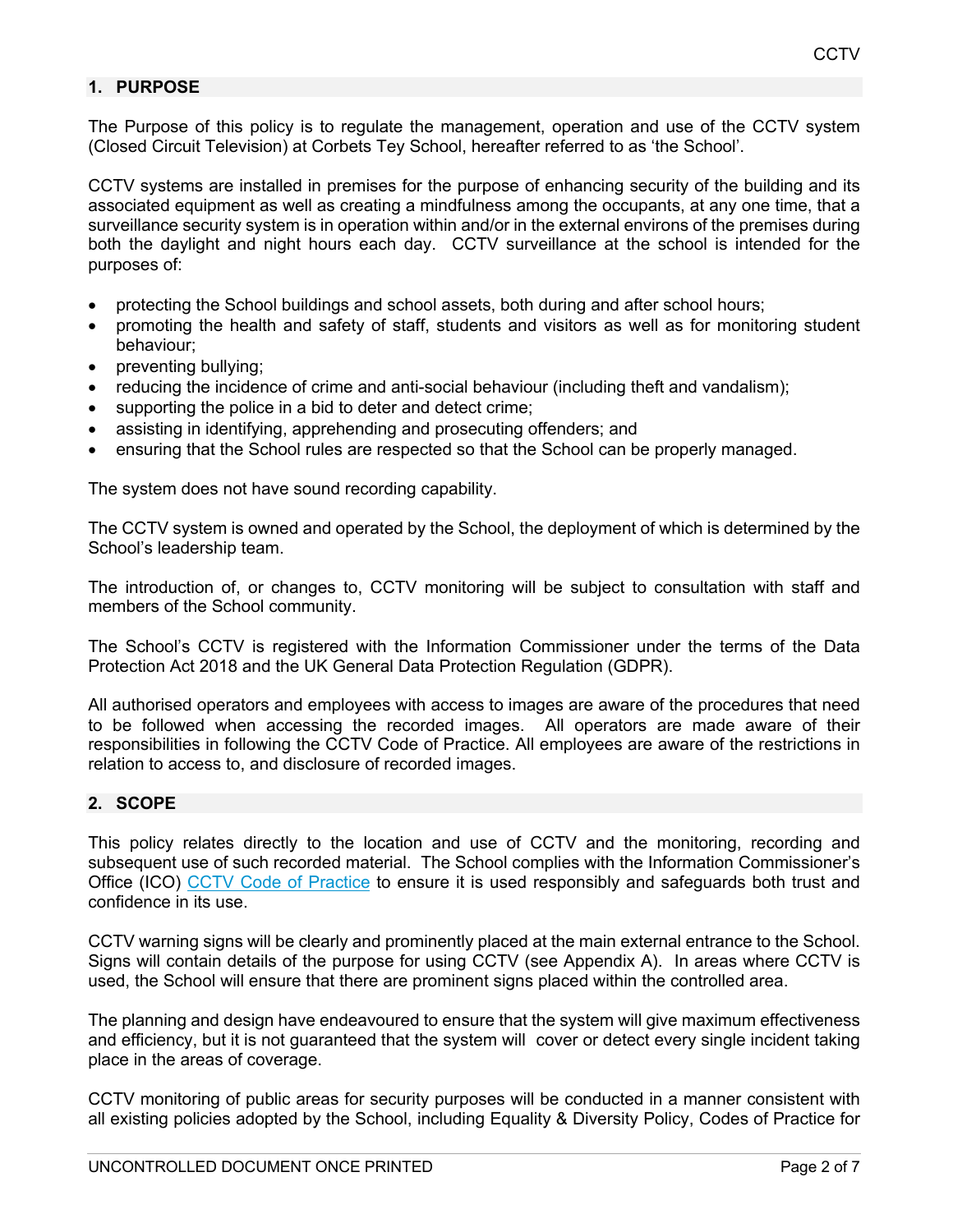dealing with complaints of Bullying & Harassment and Sexual Harassment and other relevant policies, including the provisions set down in equality and other educational and related legislation.

This policy prohibits monitoring based on the characteristics and classifications contained in equality and other related legislation e.g. race, gender, sexual orientation, national origin, disability etc.

Video monitoring of public areas for security purposes within school premises is limited to uses that do not violate the individual's reasonable expectation to privacy.

Information obtained in violation of this policy may not be used in a disciplinary proceeding against an employee of the School or a student attending the School.

All CCTV systems and associated equipment will be required to be compliant with this policy following its adoption by the School. Recognisable images captured by CCTV systems are 'personal data'. They are therefore subject to the provisions of the General Data Protection Regulation and Data Protection Act 2018

# **3. LOCATION OF CAMERAS**

The cameras are sited so that they only capture images relevant to the purposes for which they have been installed (as described above), and care will be taken to ensure that reasonable privacy expectations are not violated. The School will ensure that the location of equipment is carefully considered to ensure that the images captured comply with the legislation.

The School will make every effort to position the cameras so that their coverage is restricted to the School premises.

Members of staff will have access to details of where CCTV cameras are situated, with the exception of cameras placed for the purpose of covert monitoring.

#### **CCTV Video Monitoring and Recording of Public Areas may include the following:**

- **Protection of school buildings and property**: The building's perimeter, entrances and exits, lobbies and corridors, special storage areas, cashier locations, receiving areas for goods/services
- **Monitoring of Access Control Systems:** Monitor and record restricted access areas at entrances to buildings and other areas
- **Verification of Security Alarms:** Intrusion alarms, exit door controls, external alarms
- **Video Patrol of Public Areas:** Parking areas, Main entrance/exit gates, Traffic Control
- **Criminal Investigations (carried out by the police):** Robbery, burglary and theft surveillance

# **4. COVERT MONITORING**

The School retains the right in exceptional circumstances to set up covert monitoring. For example:

- Where there is good cause to suspect that an illegal or serious unauthorised action(s), is taking place, or where there are grounds to suspect serious misconduct;
- Where notifying the individuals about the monitoring would seriously prejudice the reason for making the recording.

In these circumstances, authorisation must be obtained beforehand from the Headteacher and Chair of Governors.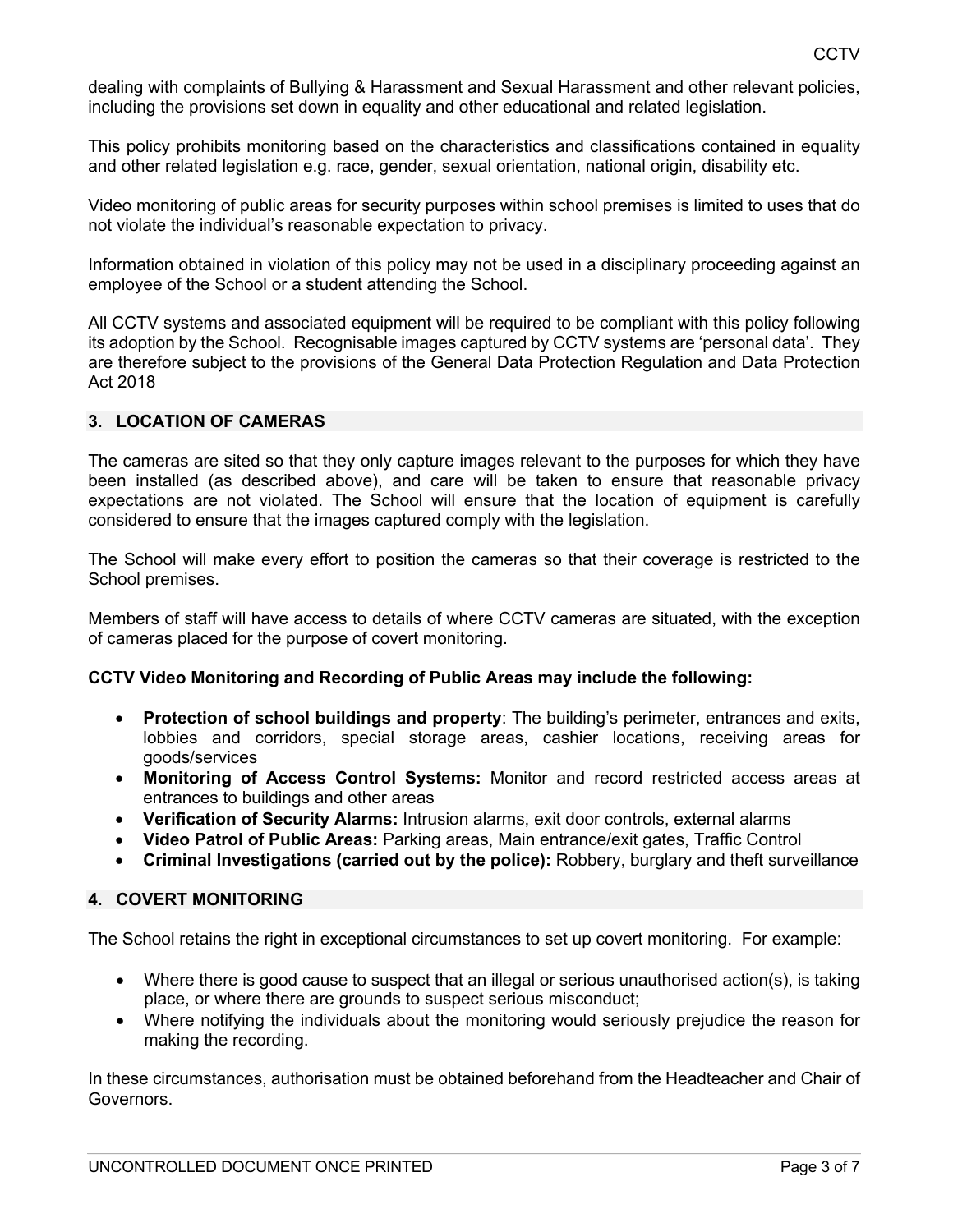Covert Monitoring may take place in classrooms when circumstances as above are satisfied. Covert Monitoring used in classrooms will never be used to observe or assess a teacher's professional performance, or to contribute to capability proceedings.

Covert Monitoring will cease following completion of an investigation.

Cameras sited for the purpose of covert monitoring will not be used in areas which are reasonably expected to be private, for example, toilets.

#### **5. STORAGE AND RETENTION OF CCTV IMAGES**

Recorded data will not be retained for longer than 31 days except where the image identifies an issue and is retained specifically in the context of an investigation/prosecution of that issue.

Where data is retained for longer than 31 days an electronic file held on a secure central server where specific CCTV image/recordings are retained will be kept. The Data Protection Act and GDPR does not prescribe any specific minimum or maximum retention periods that apply to all systems or footage. Therefore, retention will reflect the School's purposes for recording information, and how long it is needed to achieve this purpose.

The School will store data securely at all times.

# **6. ACCESS TO CCTV IMAGES**

Access to recorded images will be restricted to the staff authorised to view them and will not be made widely available. Supervising the access and maintenance of the CCTV System is the responsibility of the Headteacher. The Headteacher may delegate the administration of the CCTV System to another staff member. When CCTV recordings are being viewed, access will be limited to authorised individuals on a need-to-know basis.

#### **7. SUBJECT ACCESS REQUESTS (SAR)**

- 7.1 Individuals have the right to request CCTV footage relating to themselves under the Data Protection Act and the GDPR.
- 7.2 All requests should be made in writing to the Data Protection Officer who can be contacted by email to dpo@corbetstey.havering.sch.uk Individuals submitting requests for access will be asked to provide sufficient information to enable footage relating to them to be identified. For example: time, date and location.
- 7.3 The School does not have a facility to provide copies of CCTV footage but instead the applicant may view the CCTV footage if available.
- 7.4 The School will respond to requests within one calendar of receiving the request but if a request is received outside of the School term this may not be possible.
- 7.5 The School reserves the right to refuse access to CCTV footage where this would prejudice the legal rights of other individuals or jeopardise an on-going investigation.

#### **8. ACCESS AND DISCLOSURE OF IMAGES TO THIRD PARTIES**

- 8.1 There will be no disclosure of recorded data to third parties other than authorised personnel such as the Police and service providers to the School where these would reasonable need access to the data (e.g. investigators).
- 8.2 If an order is granted by a Court for disclosure of CCTV images, then this should be complied with. However, very careful consideration must be given to exactly what the Court order requires. If there are any concerns as to disclosure, then the Data Protection Officer should be contacted in the first instance and appropriate legal advice may be required.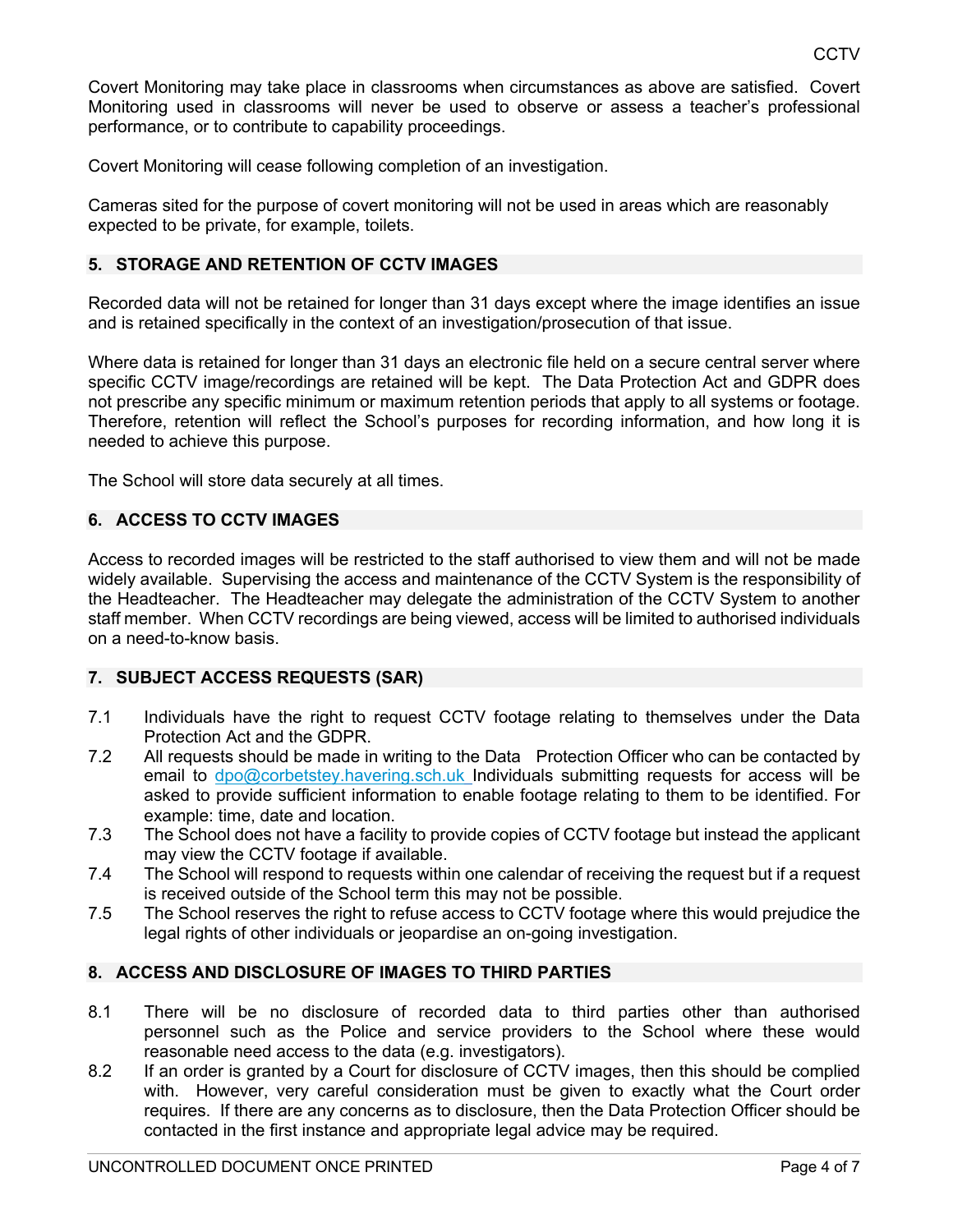- 8.3 Requests for images should be made in writing to the Data Protection Officer.
- 8.4 The data may be used within the School's discipline and grievance procedures as required and will be subject to the usual confidentiality requirements of those procedures.

#### **9. RESPONSIBILITIES**

The Headteacher will:

- Ensure that the use of CCTV systems is implemented in accordance with this policy.
- Oversee and co-ordinate the use of CCTV monitoring for safety and security purposes within the School.
- Ensure that all existing CCTV monitoring systems will be evaluated for compliance with this policy.
- Ensure that the CCTV monitoring is consistent with the highest standards and protections.
- Review camera locations and be responsible for the release of any information or recorded CCTV materials stored in compliance with this policy.
- Maintain a record of access (e.g. an access log) to or the release of tapes or any material recorded or stored in the system.
- Ensure that monitoring recorded tapes are not duplicated for release.
- Ensure that the perimeter of view from fixed location cameras conforms to this policy both internally and externally.
- Give consideration to both students and staff feedback/complaints regarding possible invasion of privacy or confidentiality due to the location of a particular CCTV camera or associated equipment.
- Ensure that all areas being monitored are not in breach of an enhanced expectation of the privacy of individuals within the School and be mindful that no such infringement is likely to take place.
- Ensure that external cameras are non-intrusive in terms of their positions and views of neighbouring residential housing and comply with the principle of "Reasonable Expectation of Privacy"
- Ensure that monitoring tapes are stored in a secure place with access by authorised personnel only
- Ensure that images recorded on tapes/DVDs/digital recordings are stored for a period not longer than 31 days and are then erased unless required as part of a criminal investigation or court proceedings (criminal or civil) or other bona fide use as approved by the Headteacher.
- Ensure that when a zoom facility on a camera is being used, there is a second person present with the operator of the camera to guarantee that there is no unwarranted invasion of privacy.
- Ensure that camera control is solely to monitor suspicious behaviour, criminal damage etc. and not to monitor individual characteristics.
- Ensure that camera control is not infringing an individual's reasonable expectation of privacy in public areas.

# **10. DATA PROTECTION IMPACT ASSESSMENTS AND PRIVACY BY DESIGN**

CCTV has the potential to be privacy intrusive. The School will perform a Data Protection Impact Assessment when installing or moving CCTV cameras to consider the privacy issues involved with using new surveillance systems to ensure that the use is necessary and proportionate and address a pressing need identified.

# **11. POLICY REVIEW**

The Data Protection Officer is responsible for monitoring and reviewing this policy. In addition, changes to legislation, national guidance, codes of practice or commissioner advice may trigger interim reviews.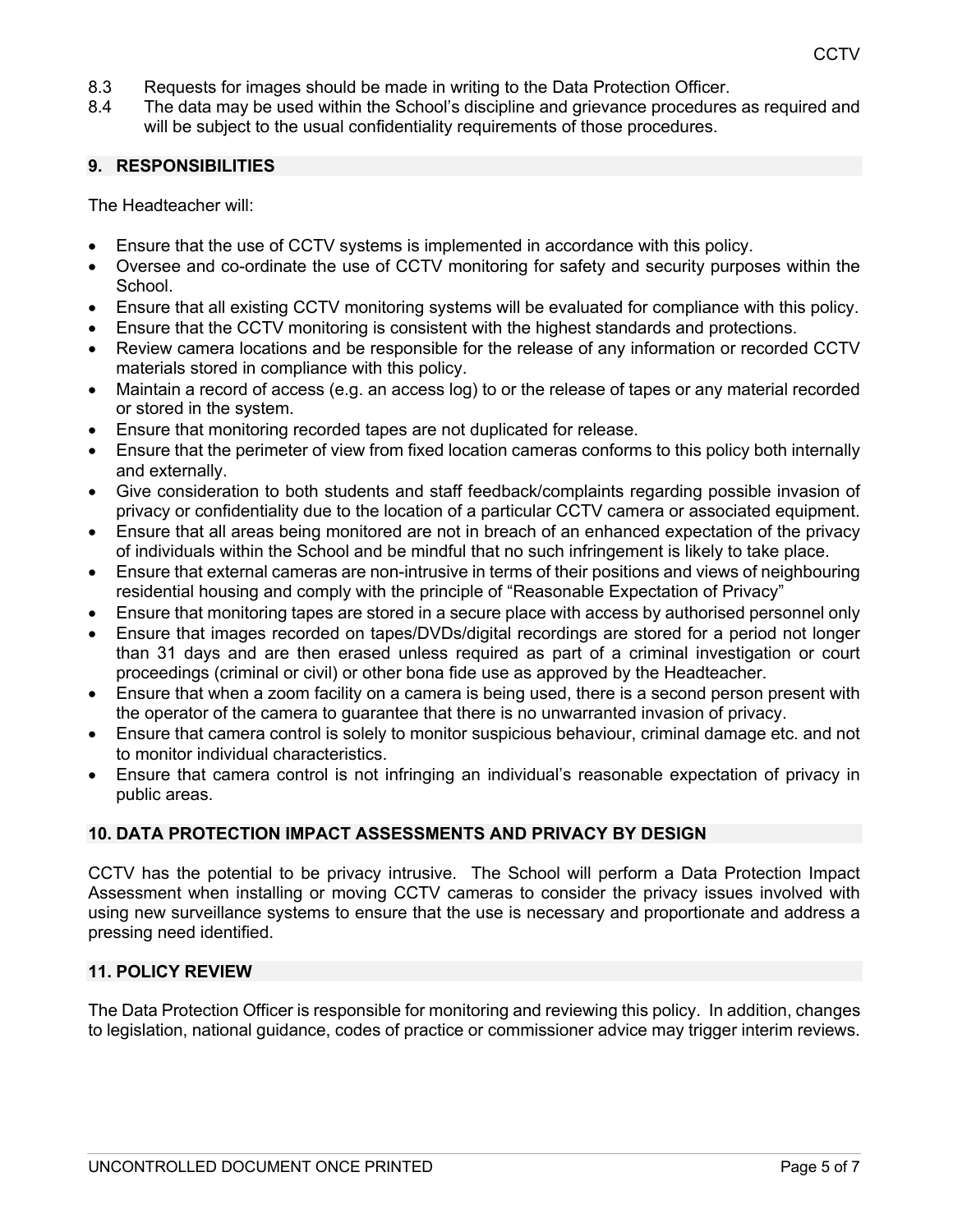# **12. LINKS WITH OTHER POLICIES**

This CCTV policy is linked to the School:

- Data Protection Policy
- Freedom of Information Policy
- Security Incident and Data Breach Policy
- Information Sharing Policy
- Data Protection Impact Assessment Policy
- Information Security Policy
- Acceptable use policy
- Safeguarding policy
- GDPR Privacy Notices

The ICO also provides a free helpdesk that can be used by anyone and a website containing a large range of resources and guidance on all aspects of Information Law for use by organisations and the public. See www.ico.org.uk